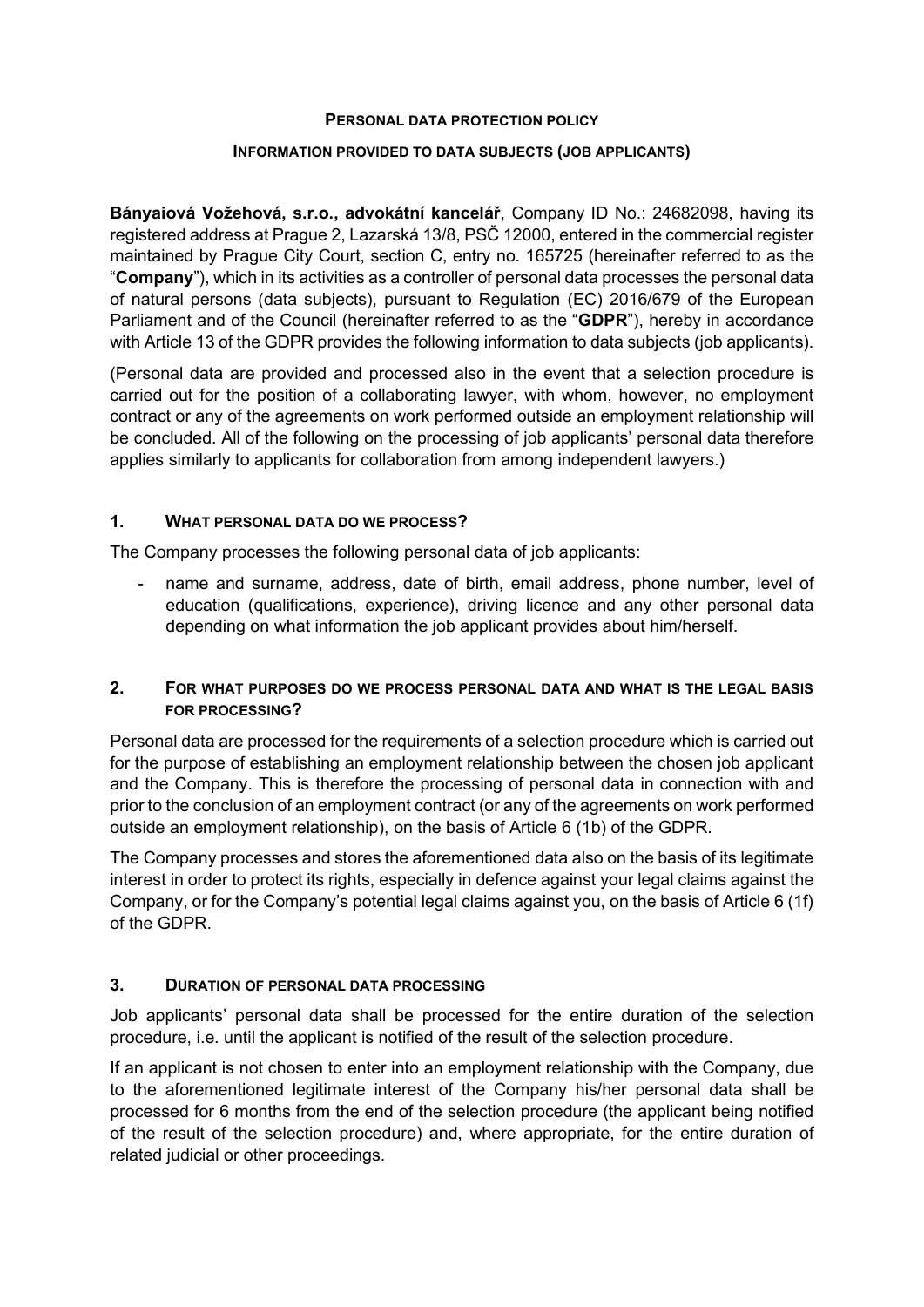If an applicant is chosen to enter into an employment relationship with the Company, his/her personal data shall be further processed for the purpose of entering into an employment contract (or any of the agreements on work performed outside an employment relationship) and for its performance and the Company shall continue to process his/her personal data as the personal data of its employee. The chosen applicant (employee) shall be subsequently informed by the Company about the scope, purpose, grounds and duration of this data processing (and about other compulsorily communicated information) in a separate document. If, for any reason, an employment contract (or any of the agreements on work performed outside an employment relationship) is not concluded between a chosen applicant and the Company, due in particular to the aforementioned legitimate interest of the Company the applicant's personal data shall be processed for 6 months from the end of the selection procedure (the end of the negotiations on the conclusion of an employment contract/agreement) and, where appropriate, for the entire duration of related judicial or other proceedings.

As soon as the purpose of the processing ceases or the Company no longer has any legal reason to process the personal data, the Company shall erase them.

## **4. FURTHER INFORMATION ON THE PROCESSING OF PERSONAL DATA (RECIPIENTS OF PERSONAL DATA)**

The Company may also pass on your personal data to other entities:

- collaborating lawyers and external suppliers of services, for example accounting, tax, and other consulting services, as well as IT services and services related to network and database management, etc.,
- entities to which the Company is required to provide data on the basis of legal regulations (public authorities, Czech Bar Association bodies, etc.).

#### **5. YOUR RIGHTS IN CONNECTION WITH THE PROCESSING OF PERSONAL DATA**

You have in particular the following rights in connection with the processing of personal data:

- a) The right to obtain from the Company confirmation as to whether or not your personal data are being processed and, where that is the case, the data subject has the right to obtain access to the personal data (for more details see Article 15 of the GDPR).
- b) The right to obtain from the Company without undue delay the rectification of inaccurate personal data. Taking into account the purposes of the processing the data subject has the right to have incomplete personal data completed, including by means of providing a supplementary statement (for more details see Article 16 of the GDPR).
- c) The right to obtain from the Company the erasure of personal data if any of the reasons specified in Article 17 of the GDPR are met, for example if the personal data are no longer needed for the purpose of the processing.
- d) The right to obtain from the Company the restriction of processing in cases specified in Article 18 of the GDPR, for example, if the data subject contests the accuracy of the personal data, for a period enabling the Company to verify the accuracy of the personal data, if the Company no longer needs the personal data for the purpose of the processing but the data subject requests them for the establishment, exercise or defence of legal claims.